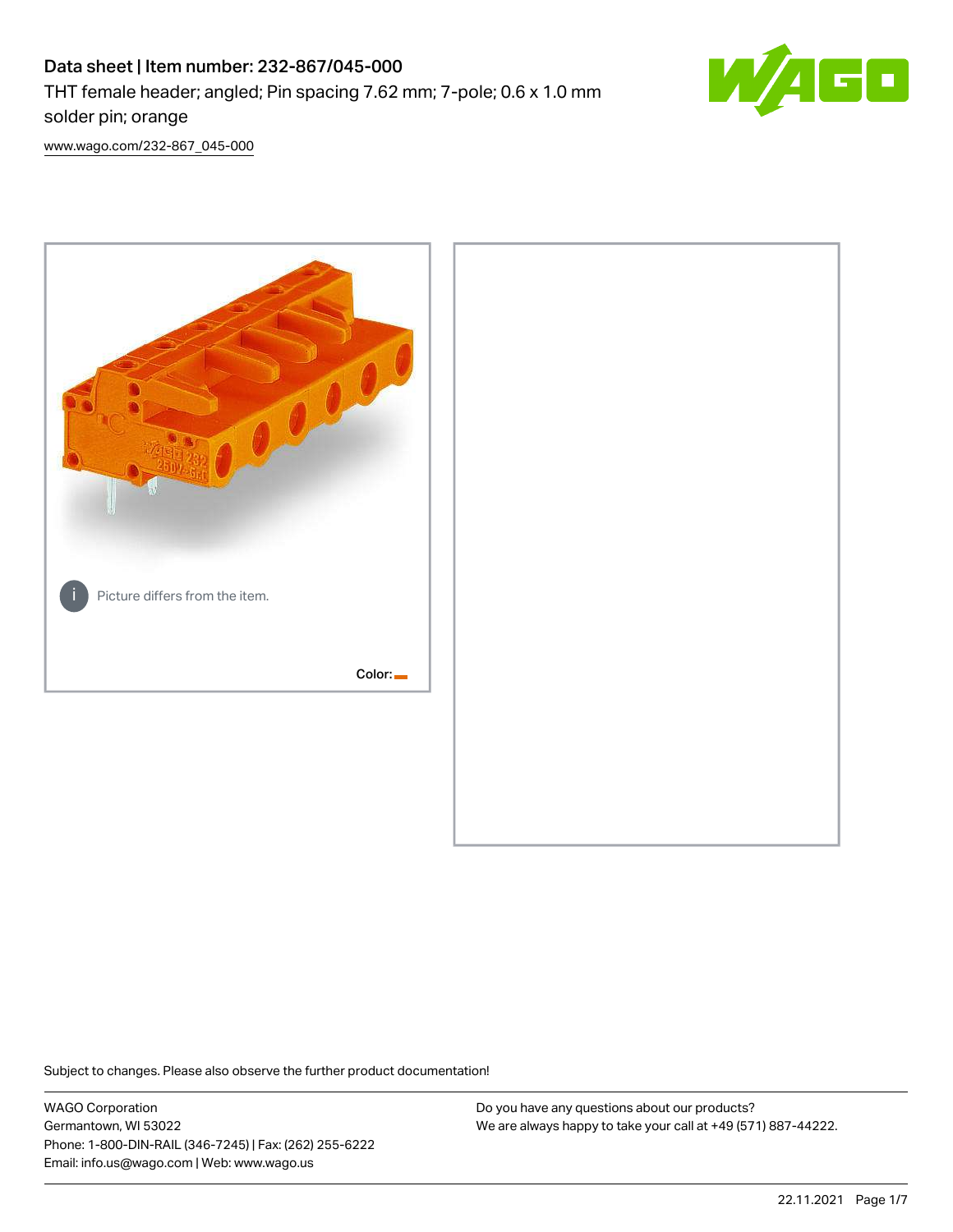

Dimensions in mm

L = (pole no. − 1) x pin spacing + 5.08 mm + 1.5 mm

2- to 3-pole female connectors – one latch only

#### Item description

- **H** Horizontal or vertical PCB mounting via straight or angled solder pins
- For board-to-board and board-to-wire connections
- Touch-proof PCB outputs  $\blacksquare$
- $\blacksquare$ Easy-to-identify PCB inputs and outputs
- **With coding fingers**

Subject to changes. Please also observe the further product documentation! Data

WAGO Corporation Germantown, WI 53022 Phone: 1-800-DIN-RAIL (346-7245) | Fax: (262) 255-6222 Email: info.us@wago.com | Web: www.wago.us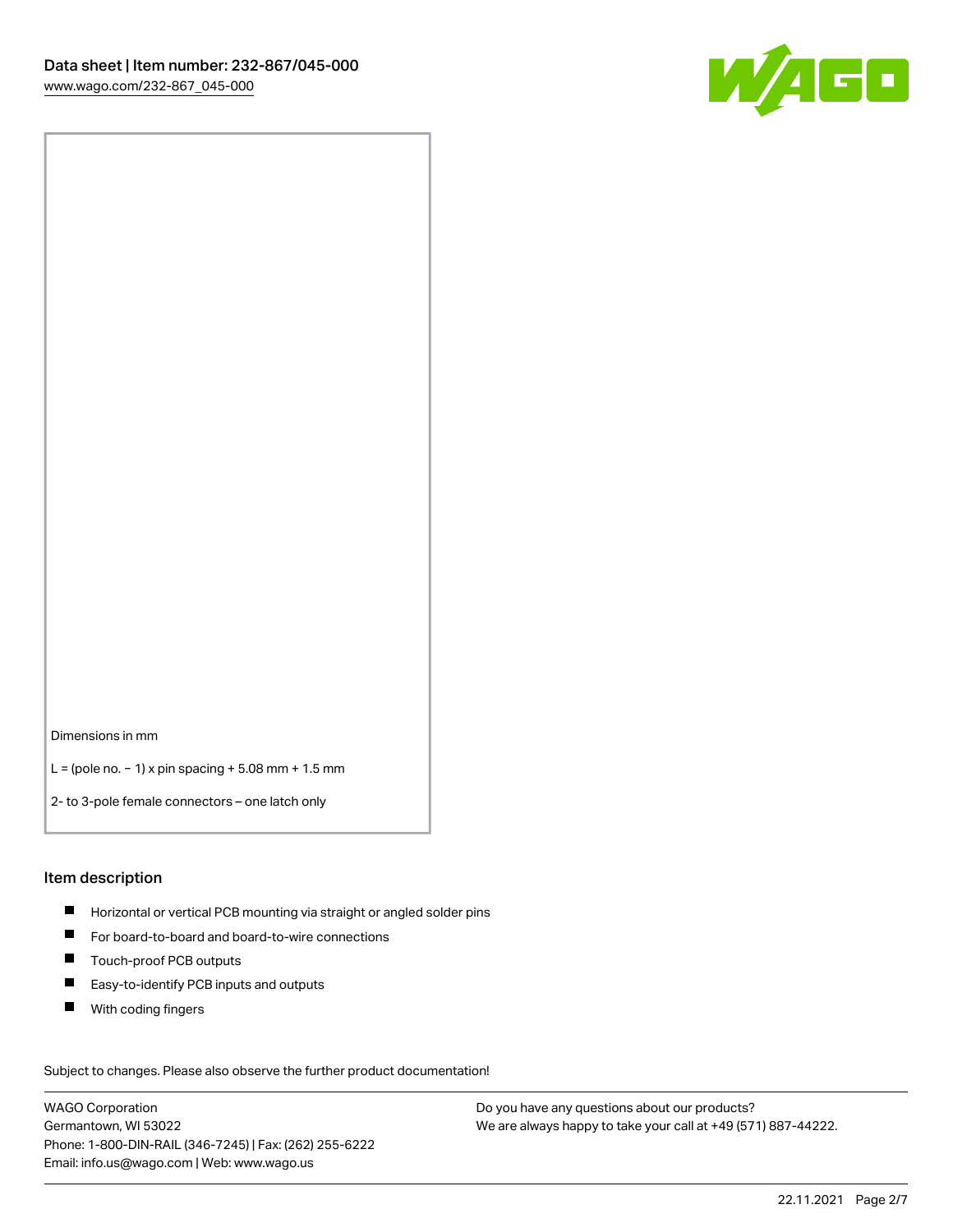

# Data Notes

| Safety information 1 | The MCS-MULTI CONNECTION SYSTEM includes connectors<br>without breaking capacity in accordance with DIN EN 61984. When<br>used as intended, these connectors must not be connected<br>/disconnected when live or under load. The circuit design should<br>ensure header pins, which can be touched, are not live when<br>unmated. |
|----------------------|-----------------------------------------------------------------------------------------------------------------------------------------------------------------------------------------------------------------------------------------------------------------------------------------------------------------------------------|
| Variants:            | Other pole numbers<br>3.8 mm pin projection for male headers with straight solder pins<br>Gold-plated or partially gold-plated contact surfaces<br>Other versions (or variants) can be requested from WAGO Sales or<br>configured at https://configurator.wago.com/                                                               |

# Electrical data

## IEC Approvals

| Ratings per                 | IEC/EN 60664-1                                                        |
|-----------------------------|-----------------------------------------------------------------------|
| Rated voltage (III / 3)     | 500 V                                                                 |
| Rated surge voltage (III/3) | 6 kV                                                                  |
| Rated voltage (III/2)       | 630 V                                                                 |
| Rated surge voltage (III/2) | 6 kV                                                                  |
| Nominal voltage (II/2)      | 1000 V                                                                |
| Rated surge voltage (II/2)  | 6 kV                                                                  |
| Rated current               | 12A                                                                   |
| Legend (ratings)            | $(III / 2)$ $\triangle$ Overvoltage category III / Pollution degree 2 |

# UL Approvals

| Approvals per                  | UL 1059 |
|--------------------------------|---------|
| Rated voltage UL (Use Group B) | 300 V   |
| Rated current UL (Use Group B) | 15 A    |
| Rated voltage UL (Use Group D) | 300 V   |
| Rated current UL (Use Group D) | 10 A    |

# Ratings per UL

| Rated voltage UL 1977 | 600 V |
|-----------------------|-------|
| Rated current UL 1977 |       |

Subject to changes. Please also observe the further product documentation!

| <b>WAGO Corporation</b>                                | Do you have any questions about our products?                 |
|--------------------------------------------------------|---------------------------------------------------------------|
| Germantown, WI 53022                                   | We are always happy to take your call at +49 (571) 887-44222. |
| Phone: 1-800-DIN-RAIL (346-7245)   Fax: (262) 255-6222 |                                                               |
| Email: info.us@wago.com   Web: www.wago.us             |                                                               |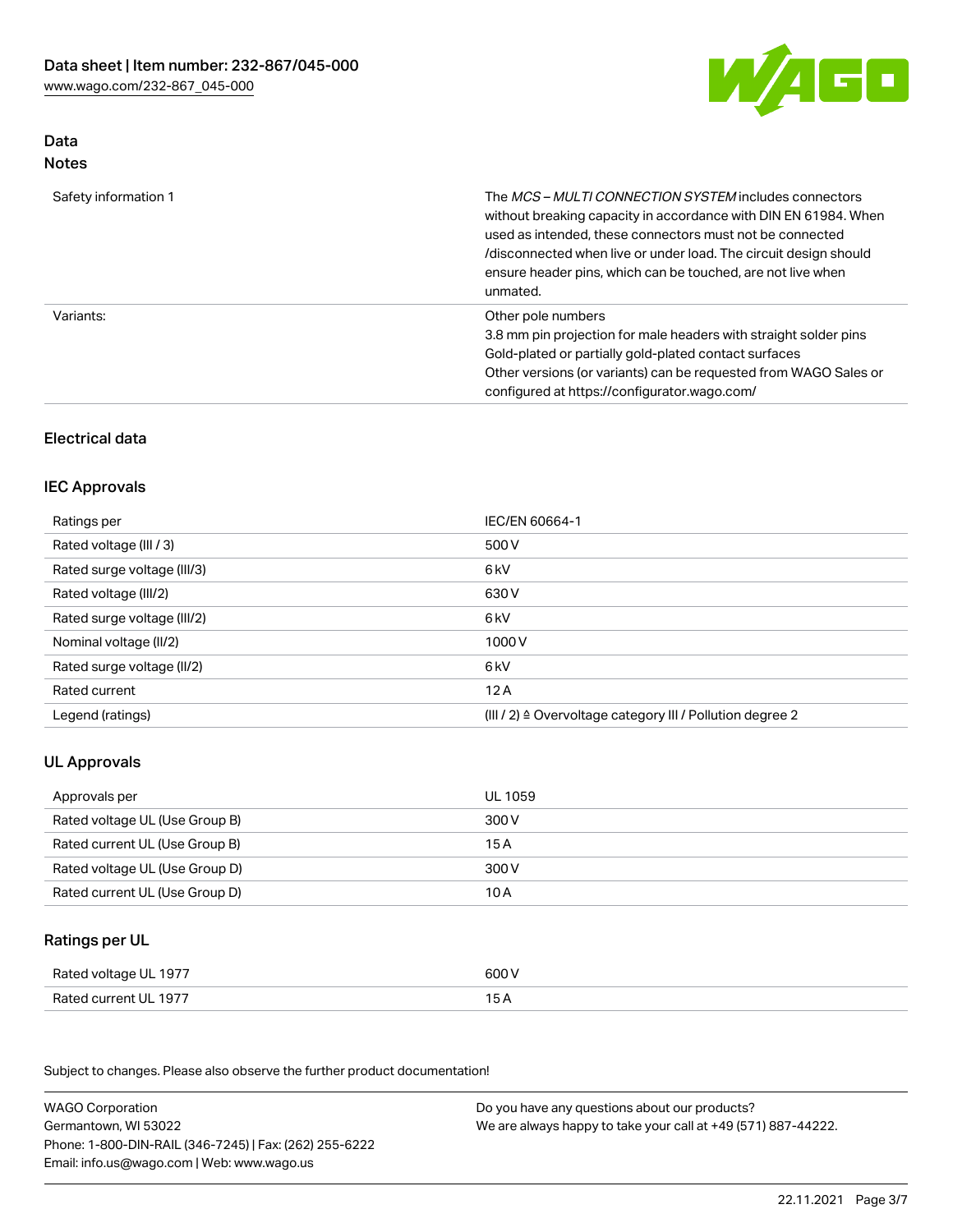

# CSA Approvals

| Approvals per                   | CSA   |
|---------------------------------|-------|
| Rated voltage CSA (Use Group B) | 300 V |
| Rated current CSA (Use Group B) | 15 A  |
| Rated voltage CSA (Use Group D) | 300 V |
| Rated current CSA (Use Group D) | 10 A  |

# Connection data

| Total number of potentials |  |
|----------------------------|--|
| Number of connection types |  |
| Number of levels           |  |

## Connection 1

| Number of poles |
|-----------------|
|-----------------|

# Physical data

| Pin spacing                          | 7.62 mm / 0.3 inch    |
|--------------------------------------|-----------------------|
| Width                                | 57.98 mm / 2.059 inch |
| Height                               | 15.4 mm / 0.606 inch  |
| Height from the surface              | 11.6 mm / 0.457 inch  |
| Depth                                | 18.25 mm / 0.719 inch |
| Solder pin length                    | 3.8 <sub>mm</sub>     |
| Solder pin dimensions                | $0.6 \times 1$ mm     |
| Drilled hole diameter with tolerance | $1.3$ $(+0.1)$ mm     |

# Plug-in connection

| Contact type (pluggable connector) | Female header |
|------------------------------------|---------------|
| Connector (connection type)        | for PCB       |
| Mismating protection               | No            |
| Mating direction to the PCB        | 0°            |
| Locking of plug-in connection      | Without       |

## PCB contact

| PCB Contact            | THT                                        |
|------------------------|--------------------------------------------|
| Solder pin arrangement | over the entire female connector (in-line) |

Subject to changes. Please also observe the further product documentation!

| <b>WAGO Corporation</b>                                | Do you have any questions about our products?                 |
|--------------------------------------------------------|---------------------------------------------------------------|
| Germantown, WI 53022                                   | We are always happy to take your call at +49 (571) 887-44222. |
| Phone: 1-800-DIN-RAIL (346-7245)   Fax: (262) 255-6222 |                                                               |
| Email: info.us@wago.com   Web: www.wago.us             |                                                               |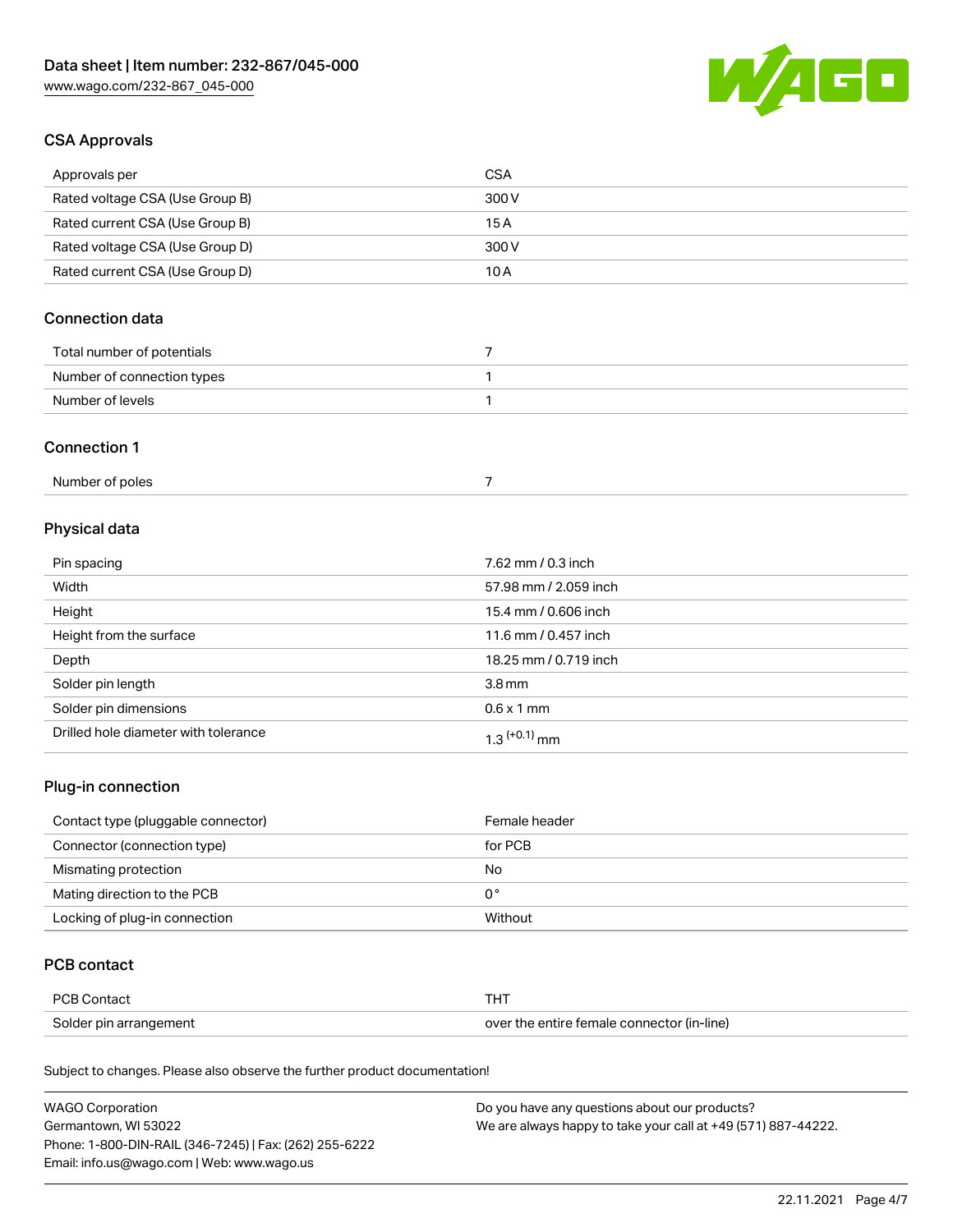

Number of solder pins per potential 1

#### Material data

| Color                       | orange           |
|-----------------------------|------------------|
| Material group              |                  |
| Insulation material         | Polyamide (PA66) |
| Flammability class per UL94 | V <sub>0</sub>   |
| Contact material            | Copper alloy     |
| Contact plating             | tin-plated       |
| Fire load                   | 0.149 MJ         |
| Weight                      | 7.7 g            |

## Environmental requirements

## Commercial data

| PU (SPU)              | 50 Stück      |
|-----------------------|---------------|
| Packaging type        | box           |
| Country of origin     | <b>DE</b>     |
| <b>GTIN</b>           | 4055143034333 |
| Customs tariff number | 85366990990   |

## Approvals / Certificates

#### UL-Approvals

ш

| Logo | Approval                             | <b>Additional Approval Text</b> | Certificate<br>name |
|------|--------------------------------------|---------------------------------|---------------------|
| 8    | UR<br>Underwriters Laboratories Inc. | <b>UL 1977</b>                  | E45171              |
| I    | UR<br>Underwriters Laboratories Inc. | <b>UL 1059</b>                  | E45172              |

Subject to changes. Please also observe the further product documentation!

| WAGO Corporation                                       | Do you have any questions about our products?                 |
|--------------------------------------------------------|---------------------------------------------------------------|
| Germantown, WI 53022                                   | We are always happy to take your call at +49 (571) 887-44222. |
| Phone: 1-800-DIN-RAIL (346-7245)   Fax: (262) 255-6222 |                                                               |
| Email: info.us@wago.com   Web: www.wago.us             |                                                               |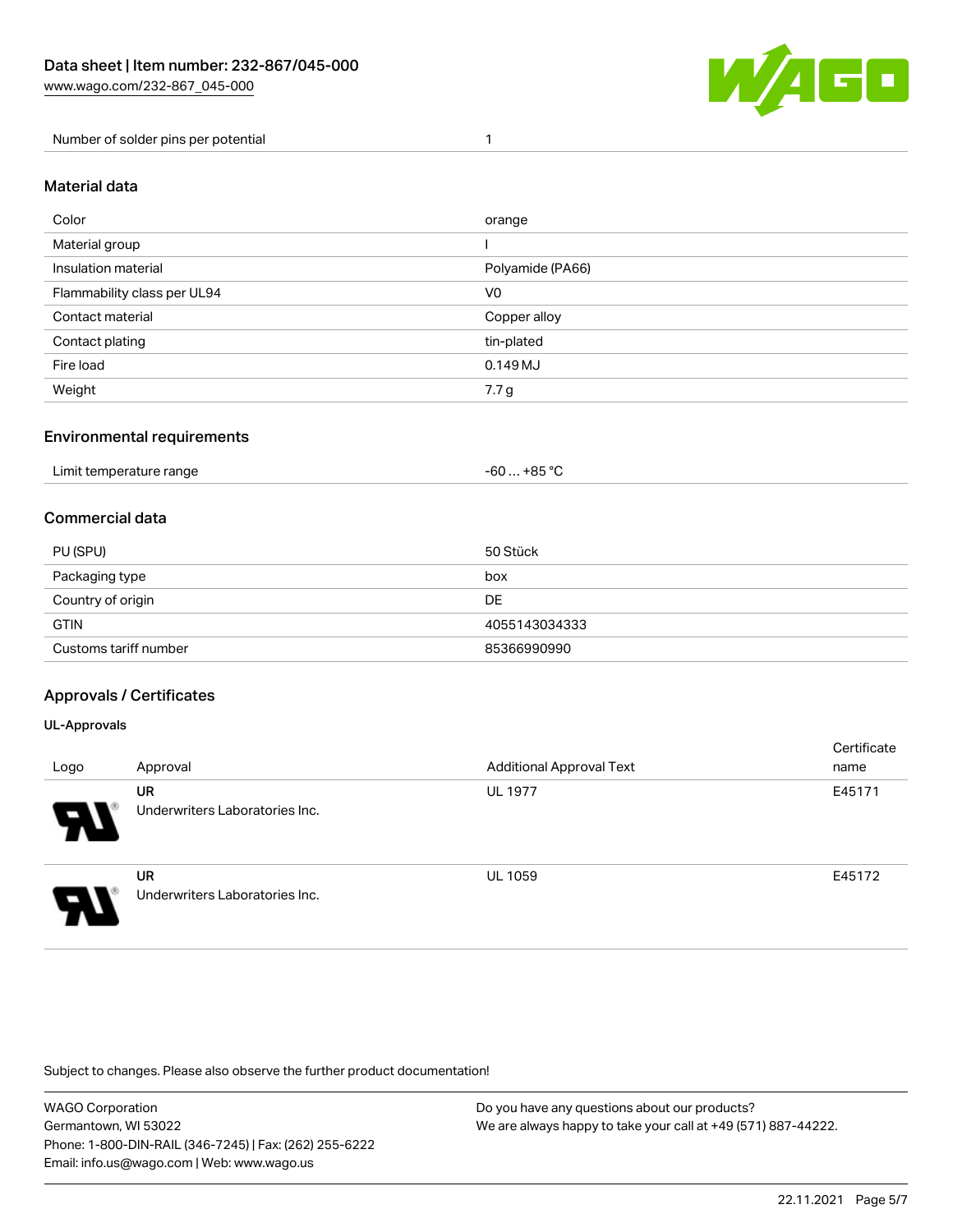

### **Counterpart**

Item no.731-637

1-conductor male connector; CAGE CLAMP®; 2.5 mm²; Pin spacing 7.62 mm; 7-pole; 2,50 mm²; orange [www.wago.com/731-637](https://www.wago.com/731-637)

#### Optional accessories

| <b>Testing accessories</b> |  |
|----------------------------|--|
|----------------------------|--|

Testing accessories



| oung aoocooonico |                                                           |                      |
|------------------|-----------------------------------------------------------|----------------------|
|                  | Item no.: 210-136<br>Test plug; 2 mm Ø; with 500 mm cable | www.wago.com/210-136 |
|                  | ltem no.: 231-662                                         |                      |

Test plugs for female connectors; for 7.5 mm and 7.62 mm pin spacing; 2,50 mm²; light gray [www.wago.com/231-662](http://www.wago.com/231-662)

## Downloads Documentation

| <b>Additional Information</b> |            |        |          |
|-------------------------------|------------|--------|----------|
| Technical explanations        | 2019 Apr 3 | pdf    | Download |
|                               |            | 2.0 MB |          |

# CAD files

#### PCB Design

| Symbol and Footprint 232-867/045-000                                                | URL | Download |
|-------------------------------------------------------------------------------------|-----|----------|
| CAx data for your PCB design, consisting of "schematic symbols and PCB footprints", |     |          |
| allow easy integration of the WAGO component into your development environment.     |     |          |

#### Supported formats:

- $\blacksquare$ Accel EDA 14 & 15
- $\blacksquare$ Altium 6 to current version
- $\blacksquare$ Cadence Allegro
- $\blacksquare$ **DesignSpark**
- $\blacksquare$ Eagle Libraries
- $\blacksquare$ KiCad
- $\blacksquare$ Mentor Graphics BoardStation
- $\blacksquare$ Mentor Graphics Design Architect

Subject to changes. Please also observe the further product documentation!

WAGO Corporation Germantown, WI 53022 Phone: 1-800-DIN-RAIL (346-7245) | Fax: (262) 255-6222 Email: info.us@wago.com | Web: www.wago.us